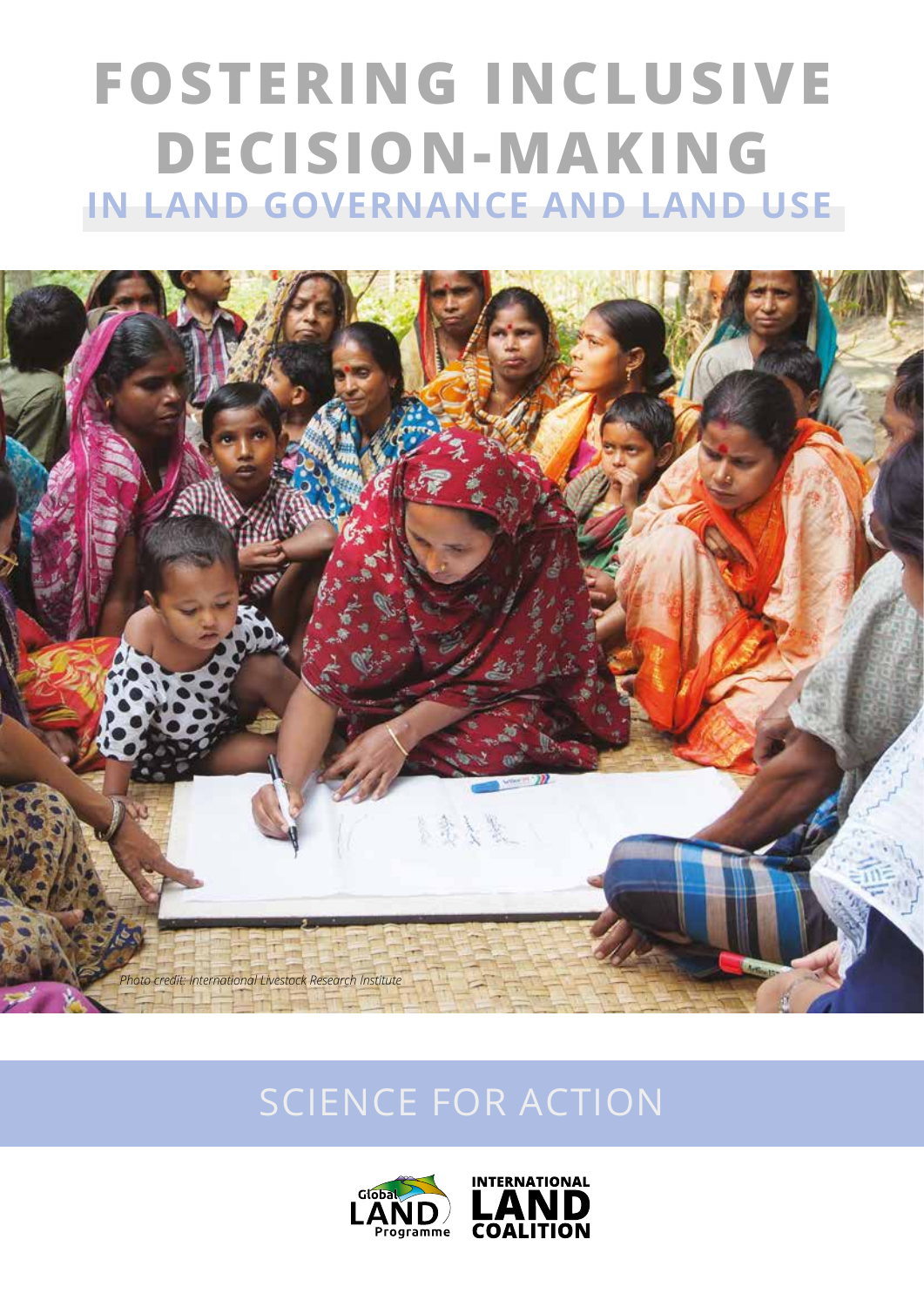# **FOSTERING INCLUSIVE IN LAND GOVERNANCE AND LAND USE DECISION-MAKING**

**The Science for Action Series is jointly coordinated by the International Land Coalition (ILC) and the Global Land Programme (GLP). It brings together key findings from research networks relevant to ILC'S ten commitments to People-Centred Land Governance. The Series facilitates exchange of knowledge between scientists, civil society, and grassroots organisations to strengthen efforts of land users, practitioners and policy makers to bring about positive change in land governance.**

**This brief refers to Commitment Seven, to: Ensure that processes of decision-making over land are inclusive, so that policies, laws, procedures and decisions concerning land adequately reflect the rights, needs and aspirations of individuals and communities who will be affected by them. This requires the empowerment of those who otherwise would face limitations in representing their interests, particularly through support to land users' and other civil society organisations (CSO) that are best able to inform, mobilise and legitimately represent marginalised land users, and their participation in multi-stakeholder platforms (MSP) for policy dialogue.**

**It is based on the research of the Centre for Development and Environment (CDE), Nitlapan and Collaborating for Resilience (CoRe).** 

The **International Land Coalition**, the **Global Land Programme** and their partners seek to ensure that decision-making in relation to land use and governance is inclusive and all key stakeholders, including marginalised groups, and their interests are represented.

Decision-making around land use and management is a complex issue that impacts a wide array of stakeholders. Inclusive decisionmaking requires that representatives from all stakeholder groups are given the space to be listened to when decisions are made; that those affected are identified and invited to participate in, and influence decisions affecting them; and finally, that ongoing systems are put in place to facilitate continuous involvement and consultation.

In the context of land governance, the concept of inclusive decision-making evolved in response to the lack of participation in decision-making about land ownership, use, tenure and governance which impacts people's ability to influence conditions affecting their lives, livelihoods and landscapes.

# UNDERSTANDING THE CONTEXT

All stakeholders impacted by land governance and land use decisions should be involved in the decision-making process, irrespective of wealth, power, gender or other social differences. Some groups may be excluded based on their ethnicity, gender, social class or location. Even where no formal barriers exist to their participation there is a lack of understanding of norms and processes through which legal or other types of decisions around land have typically been made. Further, as land tenure is often unclear and insecure, the issue of who can make decisions about land use and management and how these decisions are made, are often complex, requiring affected parties to navigate and negotiate competing claims.

In line with the concept of inclusive decisionmaking, a model of multi-stakeholder negotiation and participation as a means to improve land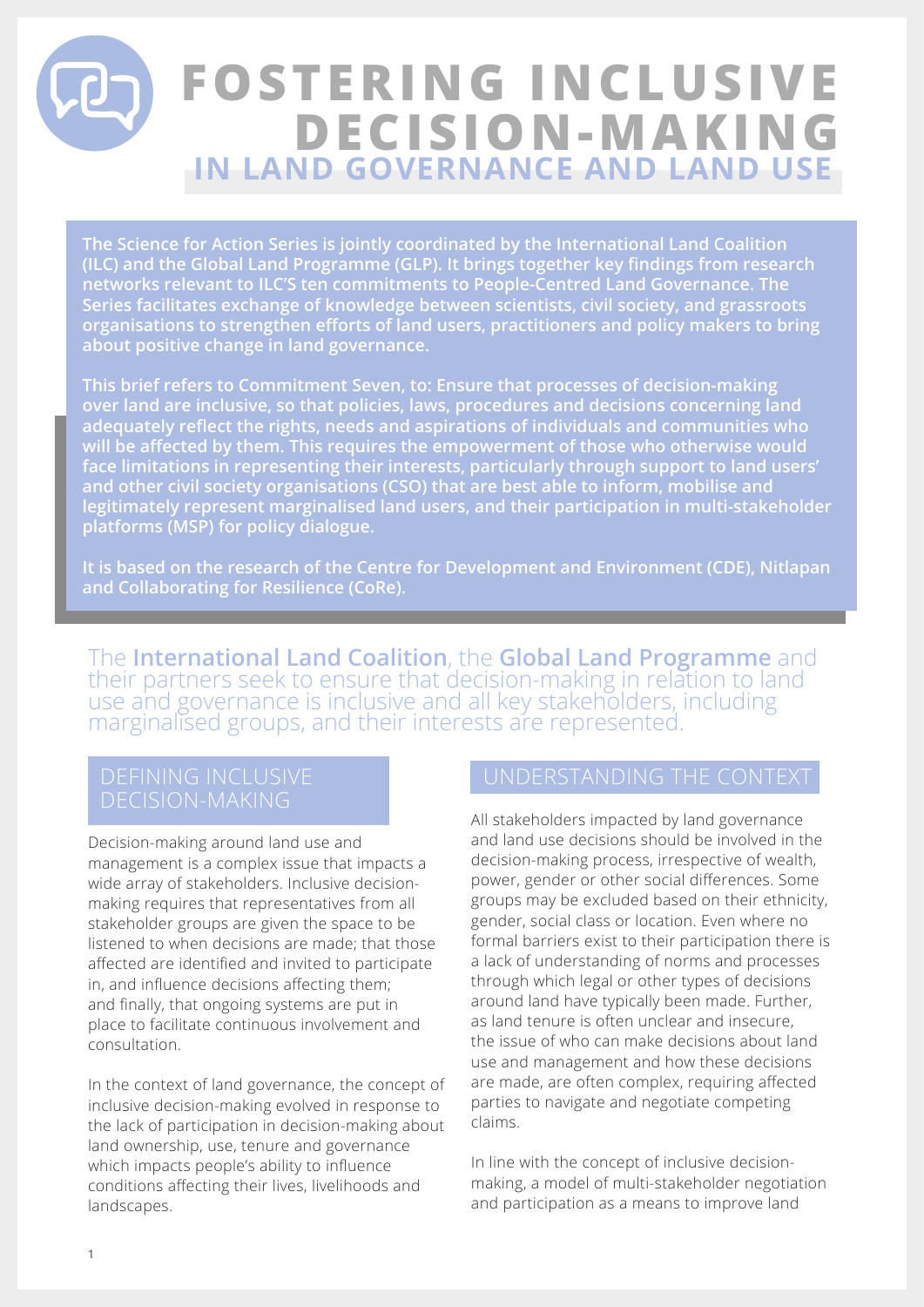governance has gained traction. In an effort to reduce disputes and find effective solutions to conflicts over land ownership and use, all interested actors, such as representatives from CSOs, IGOs, governments, indigenous groups, landless small holders, academia, and the private sector, are convened. Through this process all interested parties are invited to contribute with the goal of reducing disputes and uncovering effective solutions to conflicts over land ownership and use.

# FACING CHALLENGES

The complexities of multi-layered legal and political systems pose many barriers to inclusive decision-making. It is vital to open opportunities to individuals and groups who otherwise face limitations in representing their interests. At the local level, for example, youth and women are frequently excluded from decision-making about land use, and often unaware of their legal rights about ownership. Land users can benefit from liaising with CSOs and other organisations that have the resources and expertise to legitimately represent, inform and otherwise support marginalised land users and ensure that they are able to participate fully in multi-stakeholder platforms (MSP) for policy dialogue, at the local as well as national level.<sup>1</sup>

#### *IMBALANCES IN DECISION-MAKING POWER*

Power imbalances in decision-making can generate dynamics where actors with more resources may employ their means (whether political, financial or social) in order to exclude stakeholders. The full array of stakeholders, from government groups to commercial enterprises, as well as small land holders and other local



stakeholders, must be given equal opportunities to express their views at a sub-national level. Part of this is the access local land users have to information on the status of laws and their legal rights.

## *LIMITED ACCESS TO INFORMATION*

Ensuring that local communities have access to information is critical. Without access to information through secure and credible channels (such as via trusted village representatives, local radio, mobile phones, through schools or faith groups) an imbalanced playing field where land and management decisions are made inequitably can be created.

# **WHAT MATTERS IN INCLUSIVE DECISION-MAKING OVER LAND**

- 
- 
- 
- 
-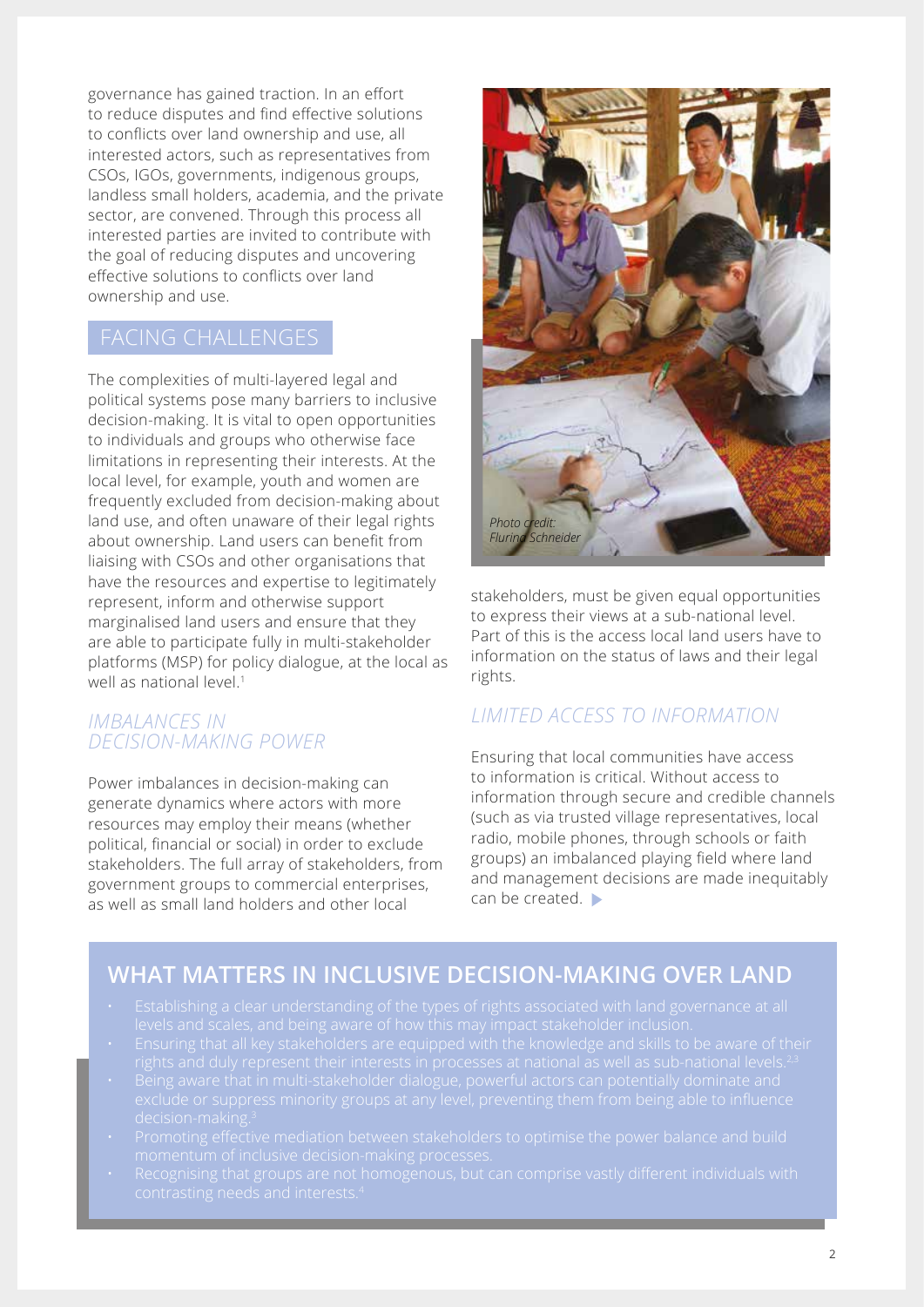#### *RECOGNITION OF, AND RESPECT FOR LAND AND PROPERTY OWNERSHIP*

Equal recognition between the legal and informal forms of land and property ownership is an important baseline criterion for including key stakeholders in decision-making processes.<sup>3</sup> While formal land titles confer a greater likelihood of having a voice in these processes, recognition of informal or de jure land rights is also key to inclusivity in decision-making around land use and management, especially in the context of competing claims on land.

### *BALANCING POWER*

Recognising all legitimate stakeholders, including indigenous peoples, rural women, youth and landless farmers, as well as government agencies, businesses and larger organisations (such as international organisations who would support representation of legitimate stakeholders), and including them in the decision-making process shifts the power balance and can help to democratise proceedings. A fairer balance of power between all levels of stakeholders

is achieved when local knowledge about land and resource management, for example of smallholders and indigenous groups, as well as the voices of all other stakeholders are shared and valued.

#### *IMPROVING OUTCOMES THROUGH CO-PRODUCTION*

The likelihood of success, in that decision-making on land issues take place via inclusive processes, is markedly improved where understanding and knowledge are generated in an interactive way involving diverse actors, even integrating knowledge by academic and non-academic actors, such that those actors directly affected by the outcomes proposed are strongly invested in the processes and the results of such decisions.

#### *PROMOTING EXCHANGE ON EQUAL TERMS*

Acknowledging all actors and the rights they are entitled to, as well as listening, empathising and engaging in dialogue with stakeholder groups, is an essential part of people-centred land governance and decision-making and can help in preventing social disruption and conflict.<sup>2,5</sup>

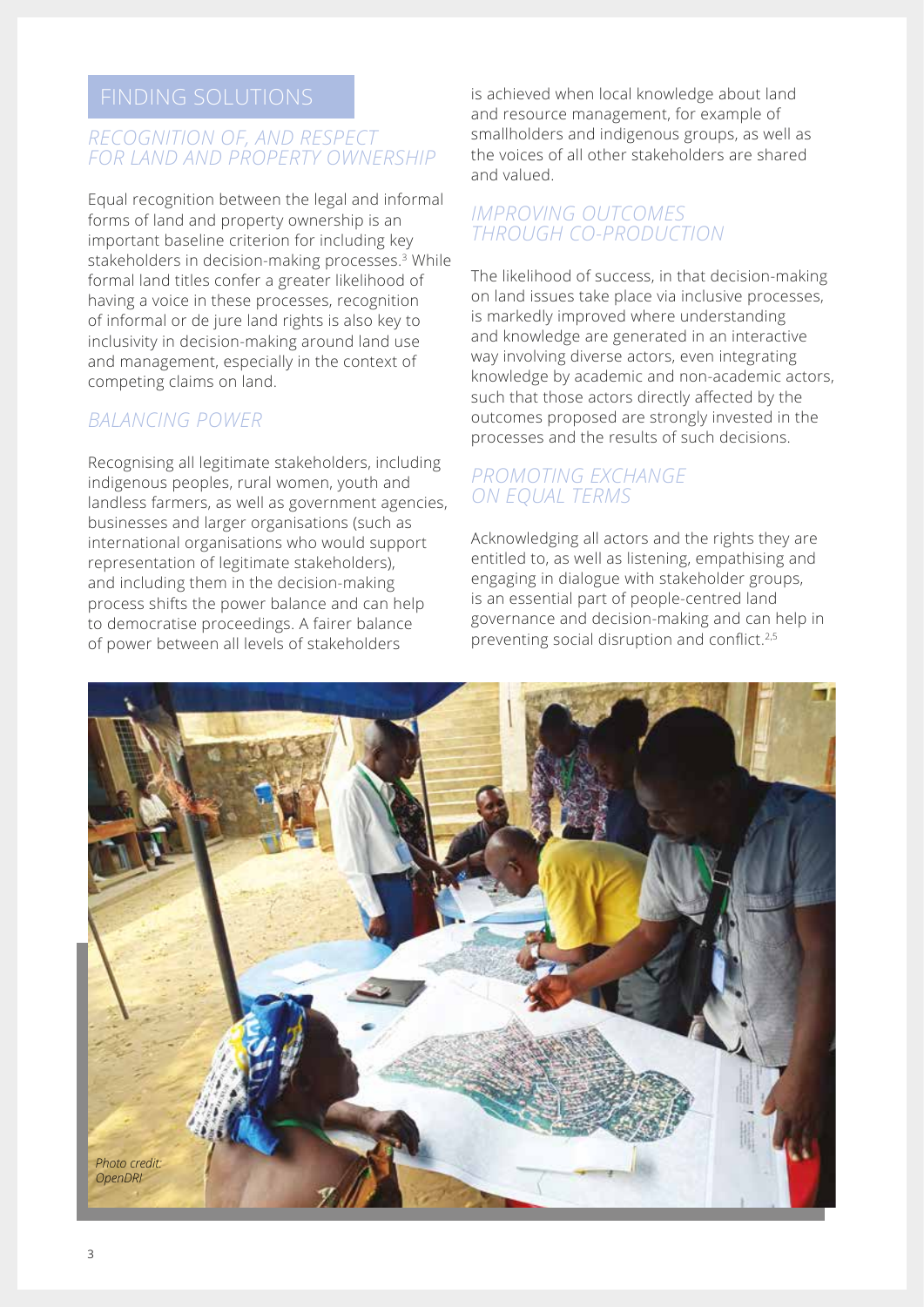

#### *PROVIDING PLATFORMS FOR EQUAL PARTICIPATION*

MSPs are a useful means of creating safe, moderated deliberative spaces to allow communication between players on an equal footing. They can help reduce problems with persistent power asymmetries.<sup>2,6</sup> Multistakeholder dialogue also needs to appeal to, and engage, diverse actors by using tools that encourage participation. For example, using smartphone applications or social media may prompt a better response rate in younger age groups, while role-playing and visual storytelling exercises can often be effective with elder groups or when working to communicate across language barriers.

## *FACILITATION AND MEDIATION*

When a mediator is involved in land use negotiations, a more collaborative, respectful working relationship can be built among all stakeholders.<sup>2,3</sup> Where mediators are influential and well-connected on a local or national level, this greatly aids their authority in negotiating the proceedings of MSP activities. An external facilitator may contribute to facilitating land disputes, reducing conflict over land rights and protecting the interests of the minority groups.

# **EXAMPLES OF SOLUTIONS AT WORK**

In resource disputes in the North Kivu region of the Democratic Republic of the Congo, international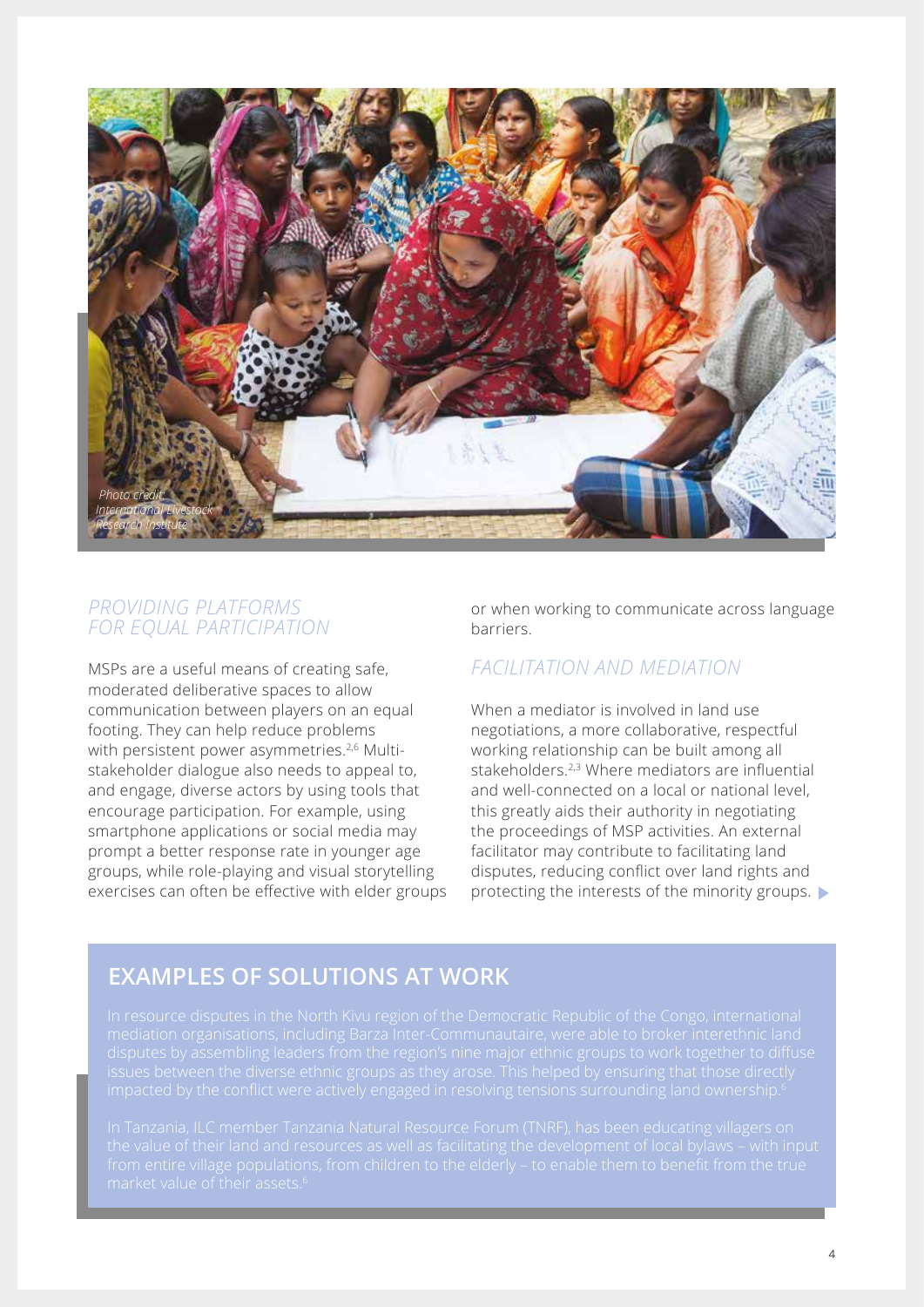

# (CONTINUED)

#### *EFFECTIVE AND CONSTRUCTIVE DIALOGUE*

A critical aspect of the decision-making process is to negotiate equitable resolutions.2,3,7 Where the interests of the various actors involved in land use decision-making diverge, it is necessary to disaggregate the main factors, needs and desires driving various interest groups and engage in constructive dialogue to understand the various dimensions and ensure all stakeholders are heard.2,3,8 One example is the Land Governance Working Group (LGWG) in Nepal, a platform formalised under the aegis of the Ministry of Land Management, Cooperatives and Poverty Alleviation (MOLMCPA) to bring together disparate stakeholders to work together on land issues at all levels<sup>9</sup>

### *CREATING INTEREST GROUPS*

Where minority groups have small numbers and lack the power to influence or to be included in land management decision-making, the creation of interest groups or networking with others with similar interests can help build strength through numbers.<sup>3</sup> By harnessing the power of collective action, as well as creating publicity or linking up with other groups or organisations, it may be possible to gain greater recognition in the decision-making process.10

### *POSITIVE ROLE MODELS*

At the local level, offering positive role models for minority groups, particularly young people and women, can encourage them to make their voices heard within their own communities.3,4 Due to traditional social models or a perceived lack of skills, experience or material wealth, these groups are often overlooked for leadership positions or during decision-making processes.<sup>5</sup> •

# **EDUCATION, GENDER AND YOUTH**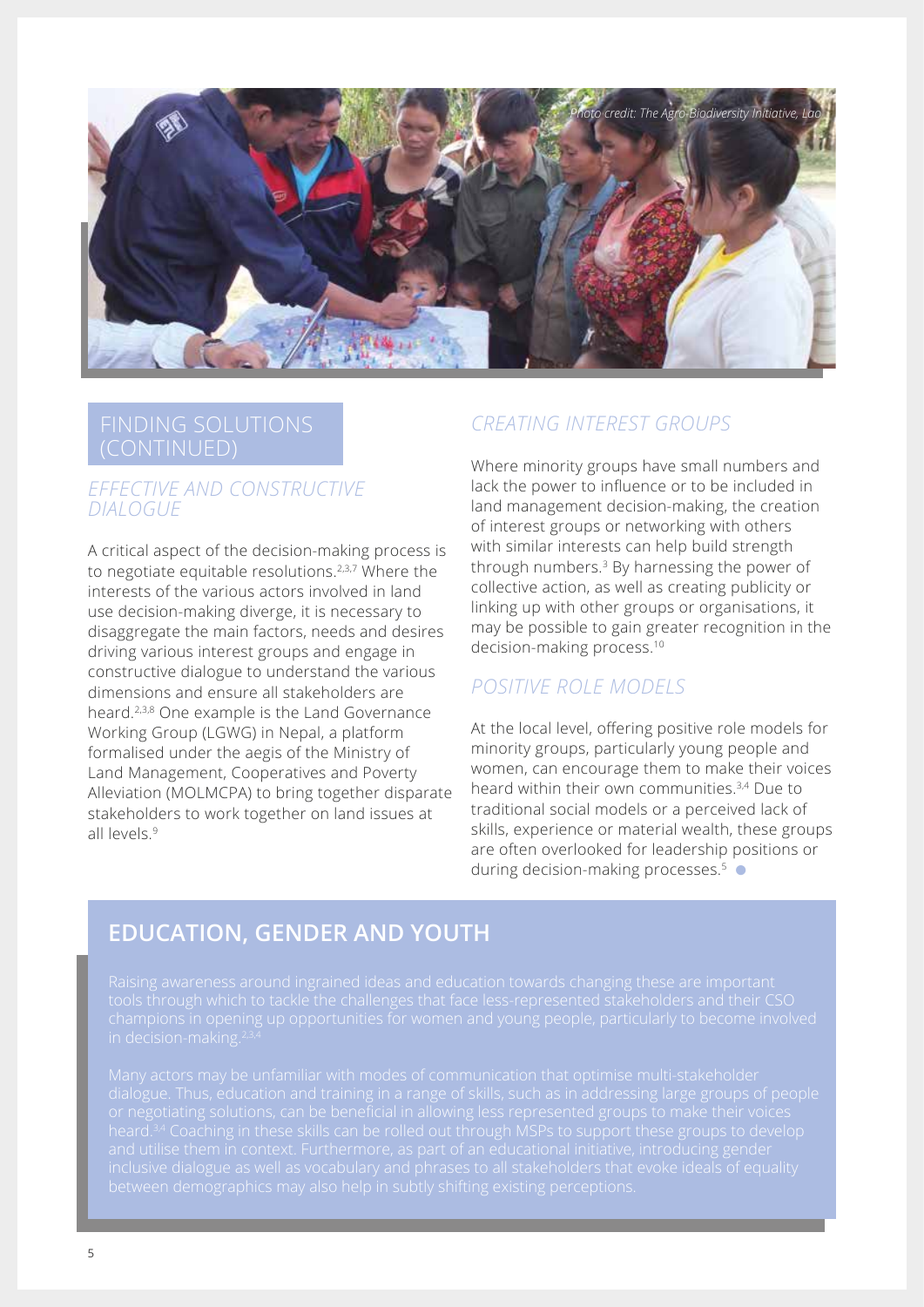# **LOOKING TO THE FUTURE**

- 
- 
- 
- 
- 
- 
- 
- 

# **ACKNOWLEDGEMENTS**

This brief is based on the following research and articles used in consultation with the authors:

- Flores, S., Howking, M., Cáceres, L., Zeledón, O., Salgado L., Díaz, L., Paguaga, D., Carrasco, E., Carrasco, A., Gradis, C., Carazo, M., Sánchez, E.M. (2018). Jóvenes rurales: tierra, trabajo agrícola y perspectivas a futuro en el norte de Nicaragua, Youth Research Report, NITLAPAN.
- Lundsgaard-Hansen, L.M., Schneider, F., Zaehringer, J.G., Oberlack, C., Myint, W., Messerli, P. (2018). Whose Agency Counts in Land Use Decision-Making in Myanmar? A Comparative Analysis of Three Cases in Tanintharyi Region, Sustainability, (10), pp. 3823-3852.
- Ratner, B.D., Larson, A.M., Sarmiento Barletti, J.P., el-Didi, H., Catacutan, D., Flintan, F., Suhardiman, D., Falk, T., Meinzen-Dick, R. (2019). The dynamics of power, conflict and collaboration in multistakeholder platforms to strengthen resource governance. In: XVII Biennial IASC Conference. [online] Bloomington: Digital Library of the Commons Repository.
- Oberlack, C., Breu, T., Giger, M., Harari, N., Herweg, K., Mathez-Stiefel, S-L., Messerli, P., Moser, S., Ott, C., Providoli, I., Tribaldos, T., Zimmermann, A., Schneider, F. (2019). Theories of change in sustainability science. GAIA (28), pp. 106 –111.

We would like to thank Blake Ratner (Collaborating for Resilience), Selmira Flores (Nitlapan), Christoph Oberlack and Lara Lundsgaard-Hansen (Centre for Development and Environment at the University of Bern and the GLP) for their contributions.

## **REFERENCES**

For a full list of references please refer to the Annex - [End notes](https://glp.earth/sites/default/files/reference_annex_for_science_for_action_commitment_7.pdf)